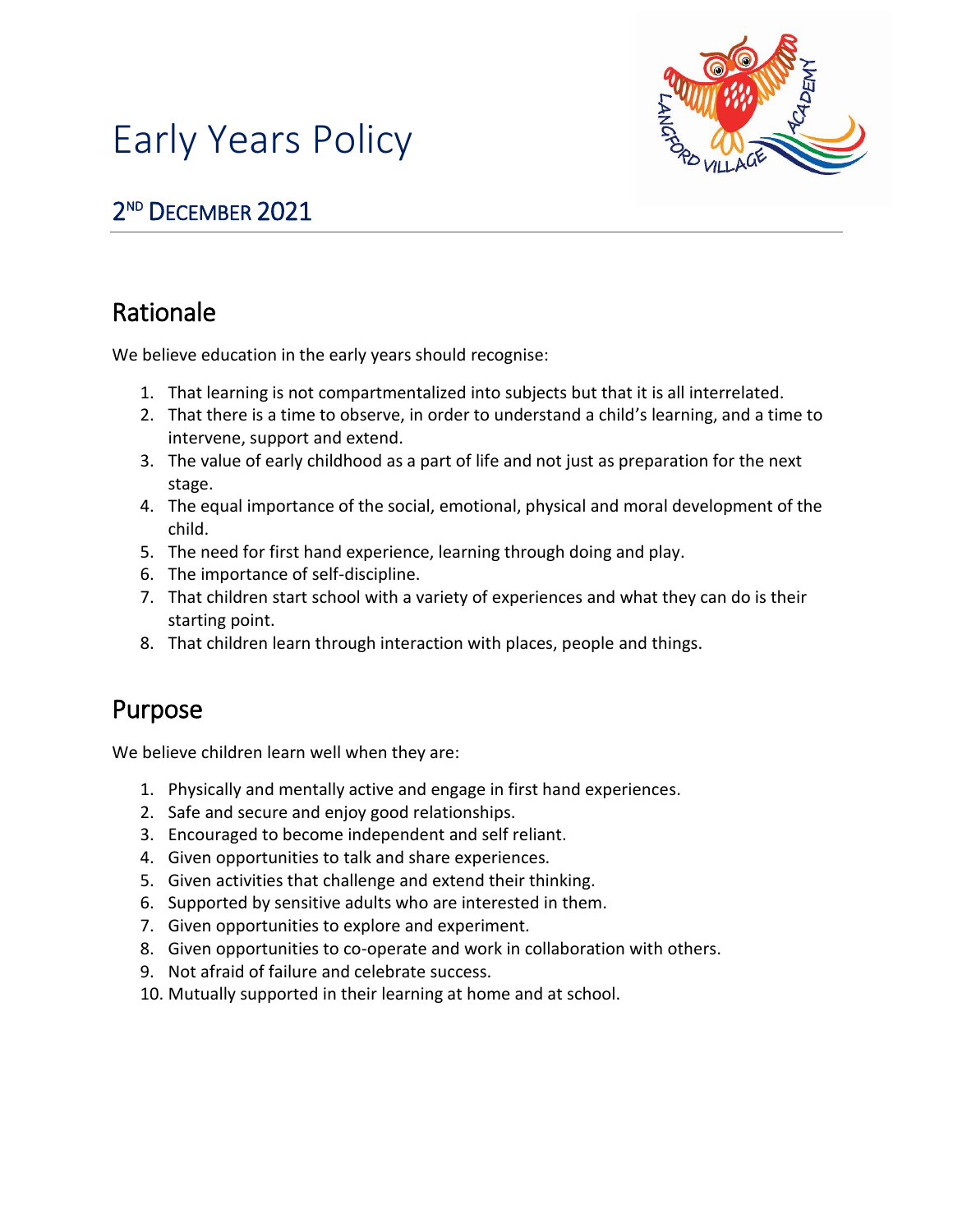### General Aims

Our objectives are to establish an environment that should be

- 1. Stimulating but ordered
- 2. Bright and attractive
- 3. Organized to give access to a range of materials.
- 4. Have safe access to a secure outdoor area.

An environment that should be a place:

- 1. To be active and move around safely.
- 2. To be quiet and comfortable
- 3. Where talk is encouraged.
- 4. Where a love of books is encouraged
- 5. Where asking questions is encouraged.
- 6. To create and develop imaginative role play.
- 7. To explore a range of creative and modeling materials.
- 8. Where parents are encouraged to become involved.
- 9. Where equal opportunity for every child is practiced.

### Aims in establishing an Early Years Curriculum

To establish a curriculum that:

- 1. Based upon the current Early Years Foundation Stage Curriculum and the Early Learning Goals.
- 2. Provides experiences which underpin and dovetail into the National Curriculum.
- 3. Gives access to the Nation Curriculum as appropriate
- 4. Addresses personal, emotional, social, intellectual and physical development.
- 5. Provides a broad and balanced range of experiences to promote learning.
- 6. Gives opportunities for sustained activities
- 7. Is based on planning to reflect a range of individual learning needs.
- 8. Encourages independence, responsibility and respect for others.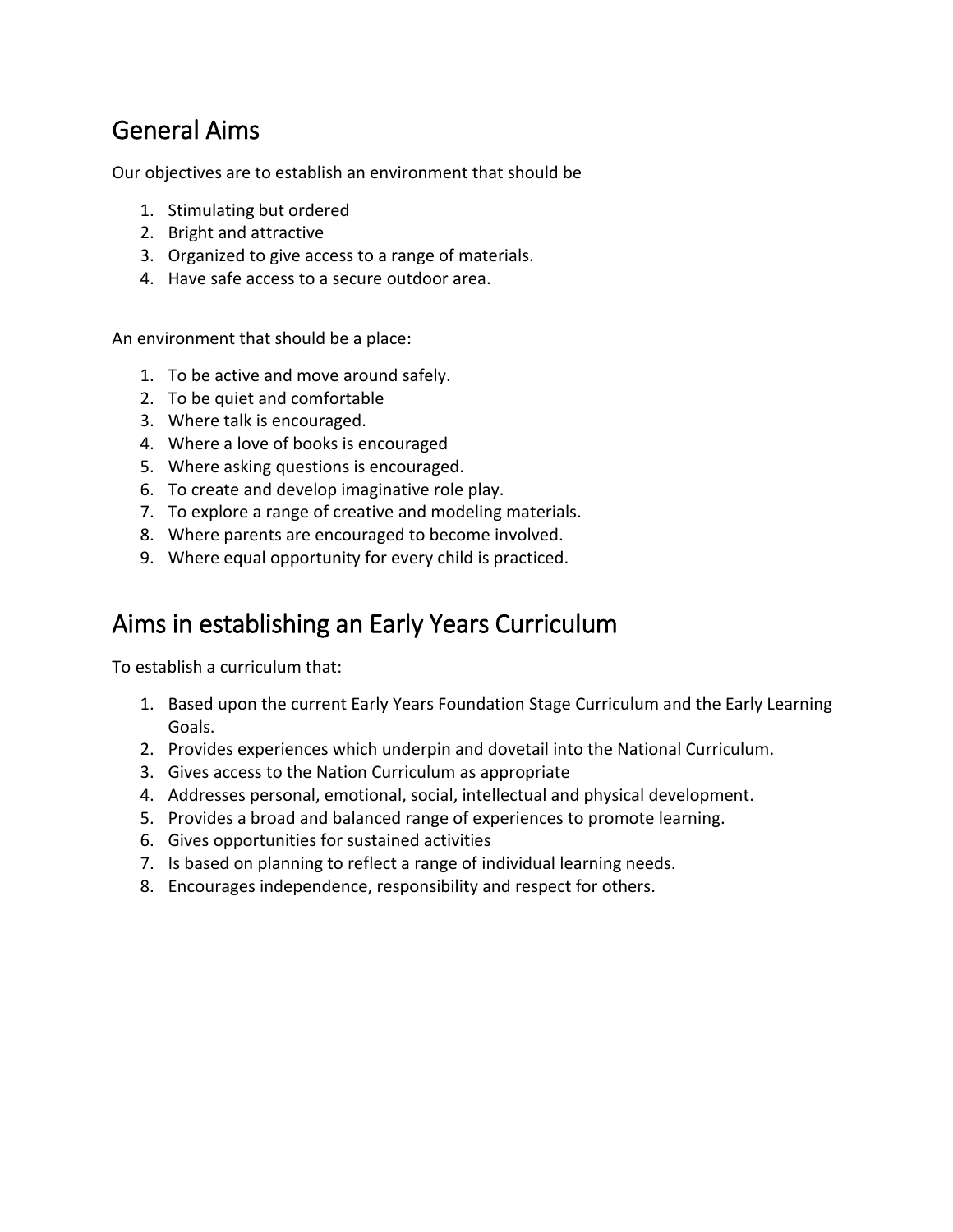### Intended Outcomes

Through practice, the children will:

- 1. Feel secure, confident and valued.
- 2. Develop an understanding of what is right and wrong and learn how to cooperate with others.
- 3. Feel they are a valued member of the school, and that a strong self-image and self esteem is promoted.
- 4. Make progress in their learning, develop a positive enthusiasm for knowledge and learning, and be successful learners.

The staff will:

- 1. Have an understanding of their role and responsibilities
- 2. Have clear aims when planning or working with children
- 3. Observe children closely and use learning experiences to meet needs, develop interests and extend learning opportunities.

The parents will:

- 1. Feel involved and able to contribute to their child's education
- 2. Be informed of school's routines and procedures.
- 3. Support the school

### Partnership between home and school

Children's learning begins at home. The young child's curiosity and inquisitiveness has, by the time they are four, led to the acquisition of a wide range of skills verbally, socially, physically and knowledge of their place in the world. School experience should build on this early learning.

To help parents and children feel confident about this new phase of starting school, we provide opportunities for children and parents to become familiar with the school environment. Preschool children and their parents are invited to visit the school and look around informally before they apply for a place.

When they receive a letter offering a place for their child, an information pack about the school is included.

The children visit the school for three sessions, where they take part in the class. Two sessions happen in the Summer before the child begins and the third will be in September. Parents stay with their children for the first visit. They are informed of the dates and times of the visits by letter. During the first session which the pre-school children and their parents spend in school, a presentation is given by the Foundation Stage Leader and staff are available to answer any questions. On the second visit, the children spend half a day in their new class with their new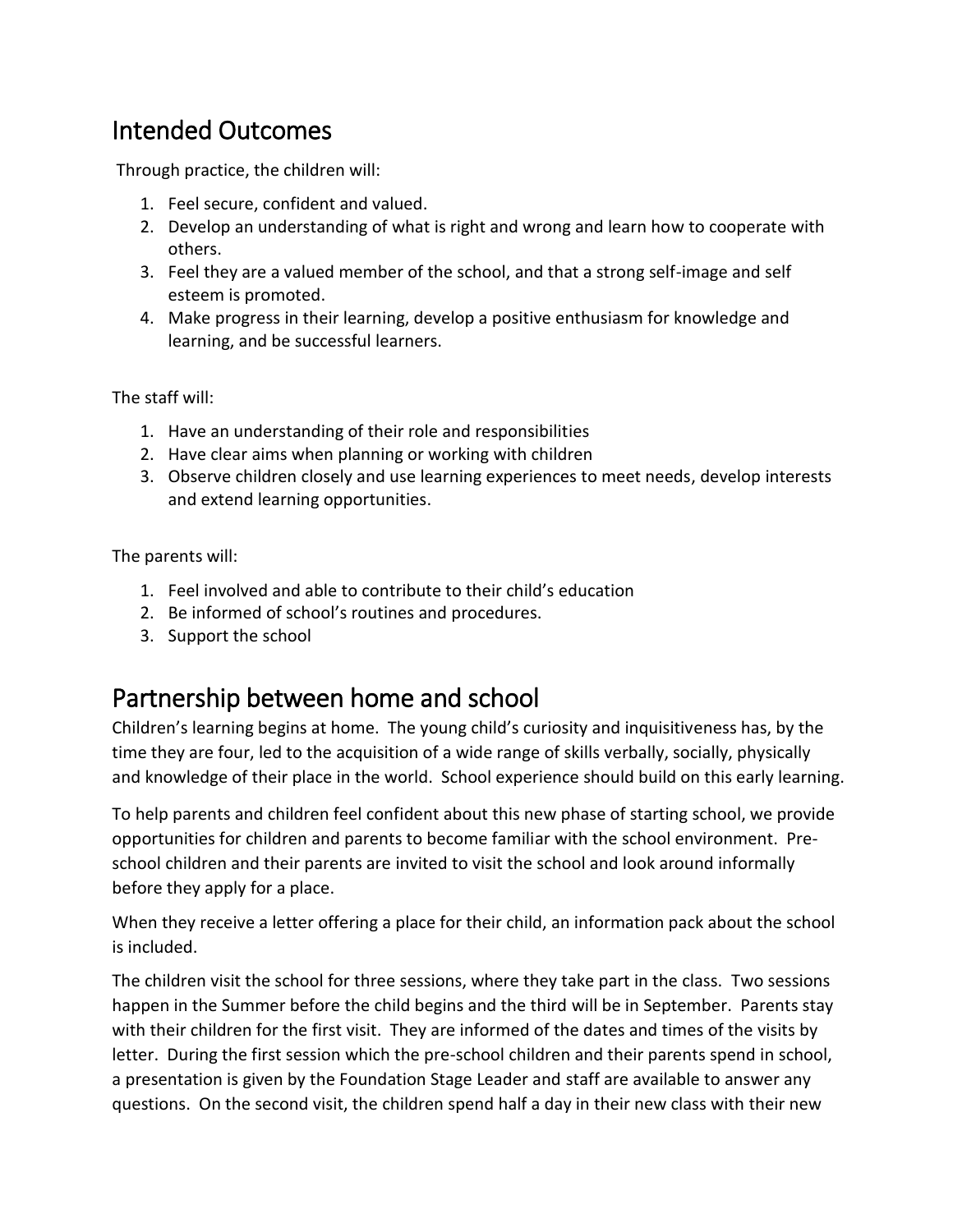teacher. A time will be allocated for when the child and a parent can visit the setting for a longer session, in small groups to become more familiar with the setting and share personal information regarding their child in September.

# Quality and range of the curriculum

The Characteristics of Effective Learning and the Prime and Specific Areas of Learning and Development are all connected. We believe that the ways in which a child engages with other people and their environment – playing and exploring, active learning, and creating and thinking critically – underpin learning and development across all areas and support the child to remain an effective and motivated learner.

The Prime areas begin to develop quickly in response to relationships and experiences, and run through and support learning in all other areas. The prime areas continue to be fundamental throughout the EYFS.

- Personal, Social and Emotional Development
- Communication and Language
- Physical Development

The specific areas include essential skills and knowledge for children to participate successfully in society. They grow out of the prime areas, and provide important contexts for learning.

- Literacy
- Mathematics
- Understanding the World
- Expressive Arts and Design.

#### Personal, Social and Emotional Development

Through play and other activities the children will learn to cooperate, share and take turns with others and relate appropriately to adults. Children will be responsible for helping to tidy up and take care of their environment. Relationships between staff and pupils will promote a positive sense of self and give them confidence in their own abilities. The children will be encouraged to become independent thinkers and choose resources to develop their play and learning.

Play is an essential learning experience. Opportunities will be provided for children to play with a purpose. Through imaginative and spontaneous play children will have better understanding of experiences and situations, of themselves and other people. They will also have the opportunity to share and discuss topics related to PSHE. The children will be taught the reasons for good health routines and will be encouraged to master self-care skills.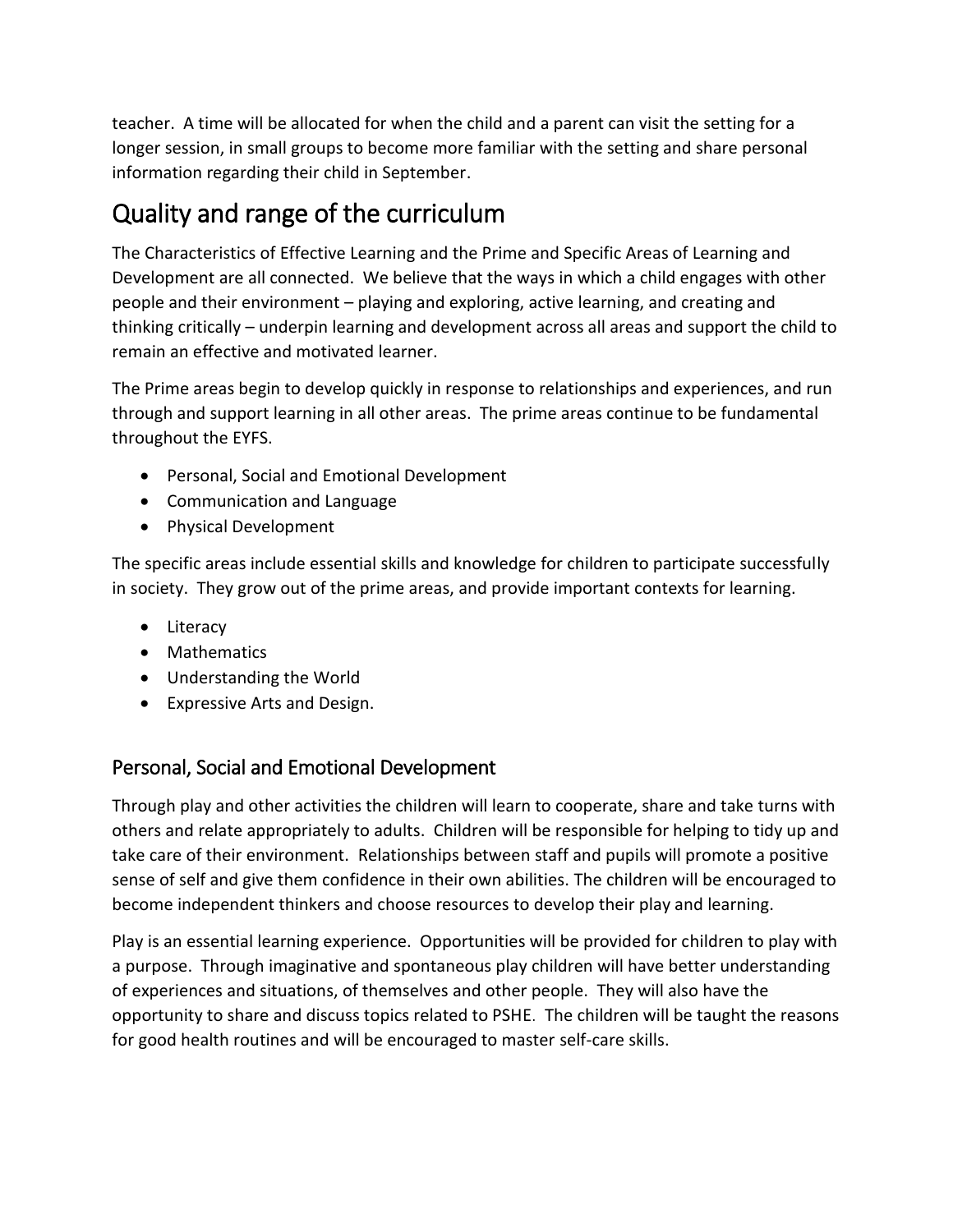#### Communication and Language

In all activities in the Early Years environment, the basic skills of communication are promoted. The children are stimulated to use and extend their language by questioning, explaining, recalling and comparing. We have a language rich environment extended by Fantastic Foundations and topic discussions.

The foundation of logical thinking will extend from listening and speaking which is relevant to their own environment and experiences.

#### **Literacy**

The children will listen to stories and poems and select their own books to enjoy, both in school and at home. This will encourage them to want to learn to read and also understand the conventions of books. Early reading skills will be taught, including phonics, and the children will be introduced to the reading scheme books as appropriate. The children have access to a variety of writing materials and emergent writing takes place at the writing table, during role play and making labels for their models and pictures. The children may write using known words, key words from word banks, words they sound for themselves, invented words and words they ask for. Initial writing is given adult support.

#### Mathematical Ability

During play the children will group objects, subitise, compare sizes, name shapes, use the language of measure and mass, play with numbers, order and copy patterns, discriminate, using apparatus and everyday objects, learn number rhymes and songs. Discussions will develop their mathematical understanding.

Maths planning introduces mathematical vocabulary and concepts through practical activities, deepens their understanding and extends the children's knowledge of numbers to 10, the relationships between them and the patterns within those numbers.

#### Understanding of the World

Through various topics and activities, the children are given the opportunity to develop their knowledge of their natural environment as well as the language of past and present events. They ask questions about the world around them and begin to develop an understanding of themselves and other living things, exploring and making connections. Forest School lessons also play an important part in the children's understanding of their natural environment. Through play they experience an awareness of movement, e.g. pushes and pulls, and forces, bending and stretching. Using their senses, they develop skills of collecting and observing.

While sharing non-fiction texts the children develop their knowledge of characters and events from the past as well as exploring what it is like in other communities and countries.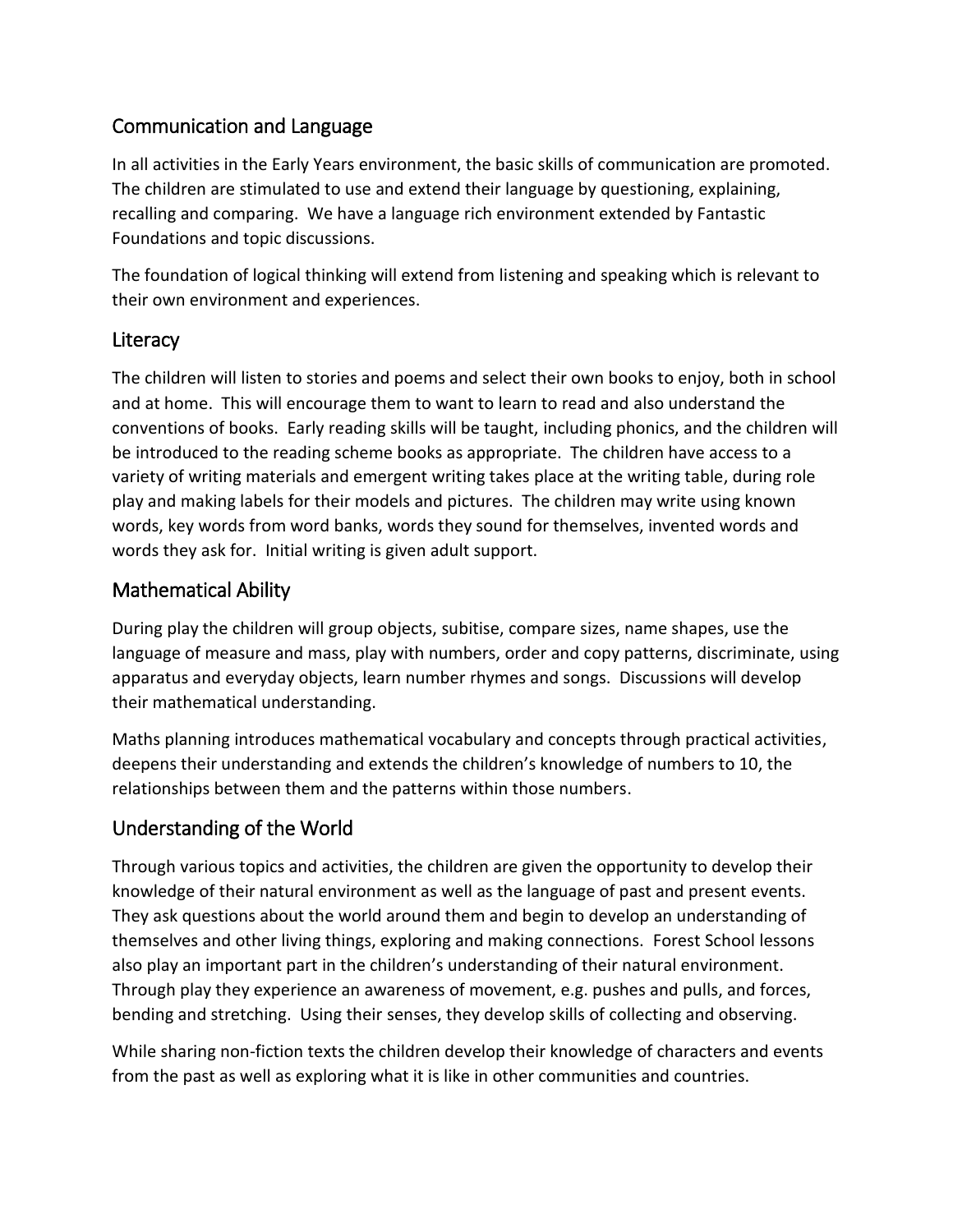Although, the current curriculum does not specifically detail ICT skills, the children use a variety of wide technologies, such as Beebots, tablets, remote control cars, the interactive white board and voice recorders to develop basic ICT skills.

#### Physical Development

Fine motor control skills and hand/eye coordination are developed through activities such as threading, painting, pencil control and manipulating small apparatus etc. The children will be encouraged to use small apparatus, e.g. balls, to develop gross motor skills. They will gain control over their bodies, e.g. hopping, balancing and use their bodies in imaginative ways. These activities will lead to self awareness and self confidence.

At Langford, we have one PE lesson each week. This helps children to develop their gross motor skills, use small and large equipment and use their imagination and bodies to perform a sequence of movements. We teach lessons in multi-skills, gymnastics, dance and athletics. The children also have a block of two-hour long Forest School sessions every other half term. A lot of these activities promote gross and fine motor skills, especially the tree climbing and use of tools.

The outdoor environment also develops the children fine and gross motor skills. Balance bikes help build the children's core body strength and gross motor skills. The balls, bats and other small equipment helps develop their fine motor control as well as their hand/ eye coordination.

#### Expressive Arts and Design

In art work the children will be provided with a variety of media and materials, a range of papers, paints, brushes, drawing materials, printing materials, adhesives and model making materials. Opportunities will be provided for spontaneous expression, using materials of their own choice, and for guided experiences, in order to develop new skills and extend their range of inventiveness. Children design and make models, talk about their models and use simple hand tools. They have plenty of opportunity to develop their imaginative play.

In music the children will have the opportunity to explore sound patterns and create music spontaneously by using conventional and homemade instruments. They will join in singing with other children and listen to a variety of music.

The children will be given opportunities to experience and engage in dramatic play and drama, develop familiar stories and create imaginary situations.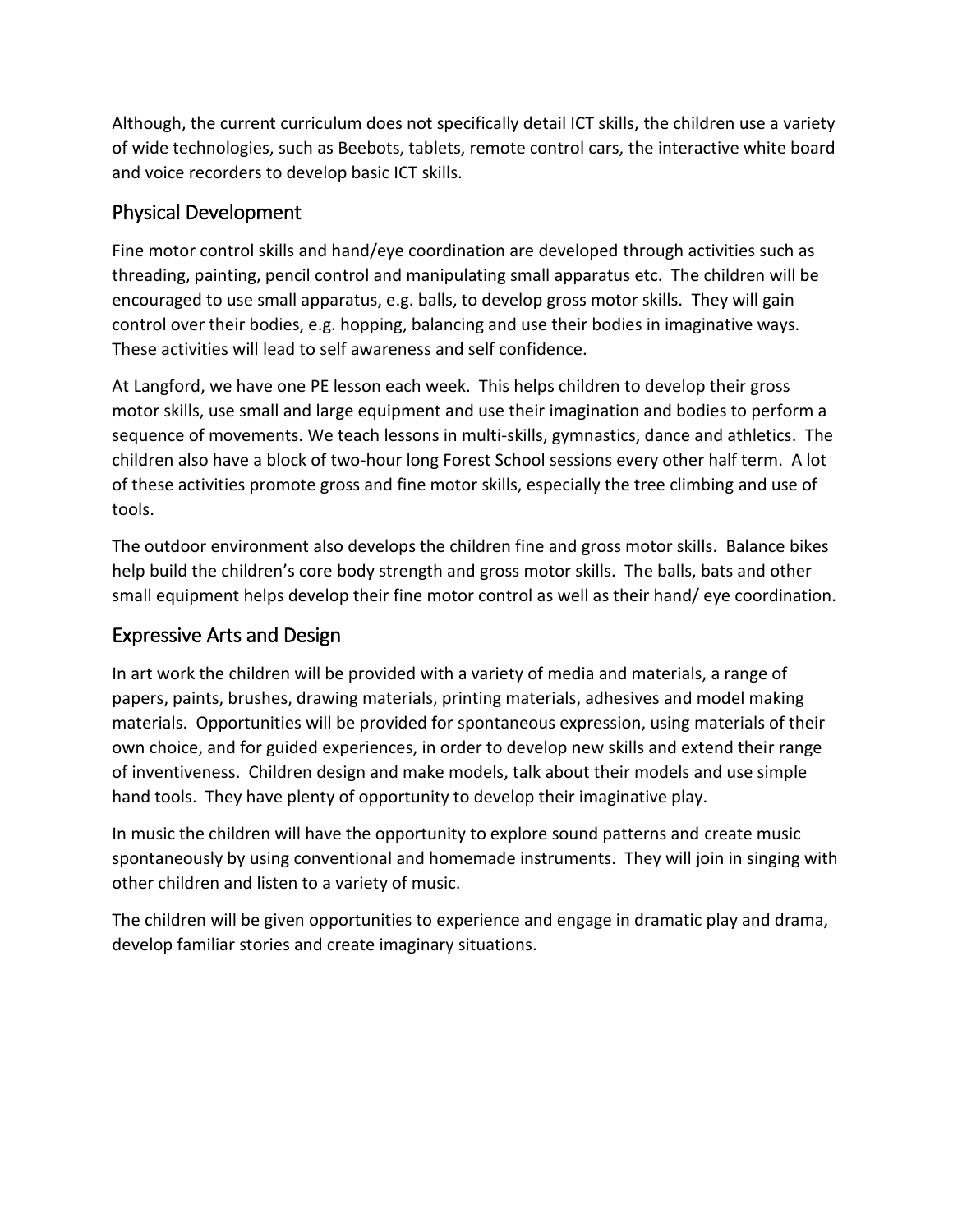# Cultural Capital

Cultural capital is the essential knowledge that children need to prepare them for their future success. We broaden the children's experiences by visiting the post box to post letters to family or friends, visit the local church, explore the local park and have a visit to a setting to support one of our topics such as a zoo or farm. We have visitors into school to tell us about their jobs or the organisations they represent, such as the local vicar, Open the Book, the Need Project. We also cook with the children as part of our topic work.

## Planning and organization

When the children begin their time at the school, they need time to explore their new setting and discover where materials are located. These are stored as much as is possible, so that they are easily accessible and easily selected by the children.

The planning is based on Early Years Foundation Stage Curriculum. From this, long term plans have been developed and each half term has a main topic. Within these topics, all areas of the Early Years Curriculum have been implemented.

An initial baseline assessment is made during the first six weeks when the child starts school. This will inform planning which is so that they can start at a point which is appropriate to their individual needs.

# Observations, record keeping and reporting

Children are observed informally for much of the time. The children's responses to key learning objectives are recorded so that progress can be monitored. These observations, with regular notes are recorded, conclusions are drawn and future action decided upon. Target Tracker is used throughout the school to monitor children's progress and updated half termly. Tapestry is used as a tool to communicate with parents about their child's interests and achievements at school. Parents are also able to upload photographs for us to see and comment on. We have termly meetings with parents during which they may have access to their child's work. This may include parents evening, open days or any times that parents would like to speak to us. An annual written report is given on pupils at the end of the Summer Term and the Foundation Stage pupils are assessed against the 17 early learning goals, indicating whether they are:

- Meeting expected levels of development
- Not yet reaching expected levels ('emerging')